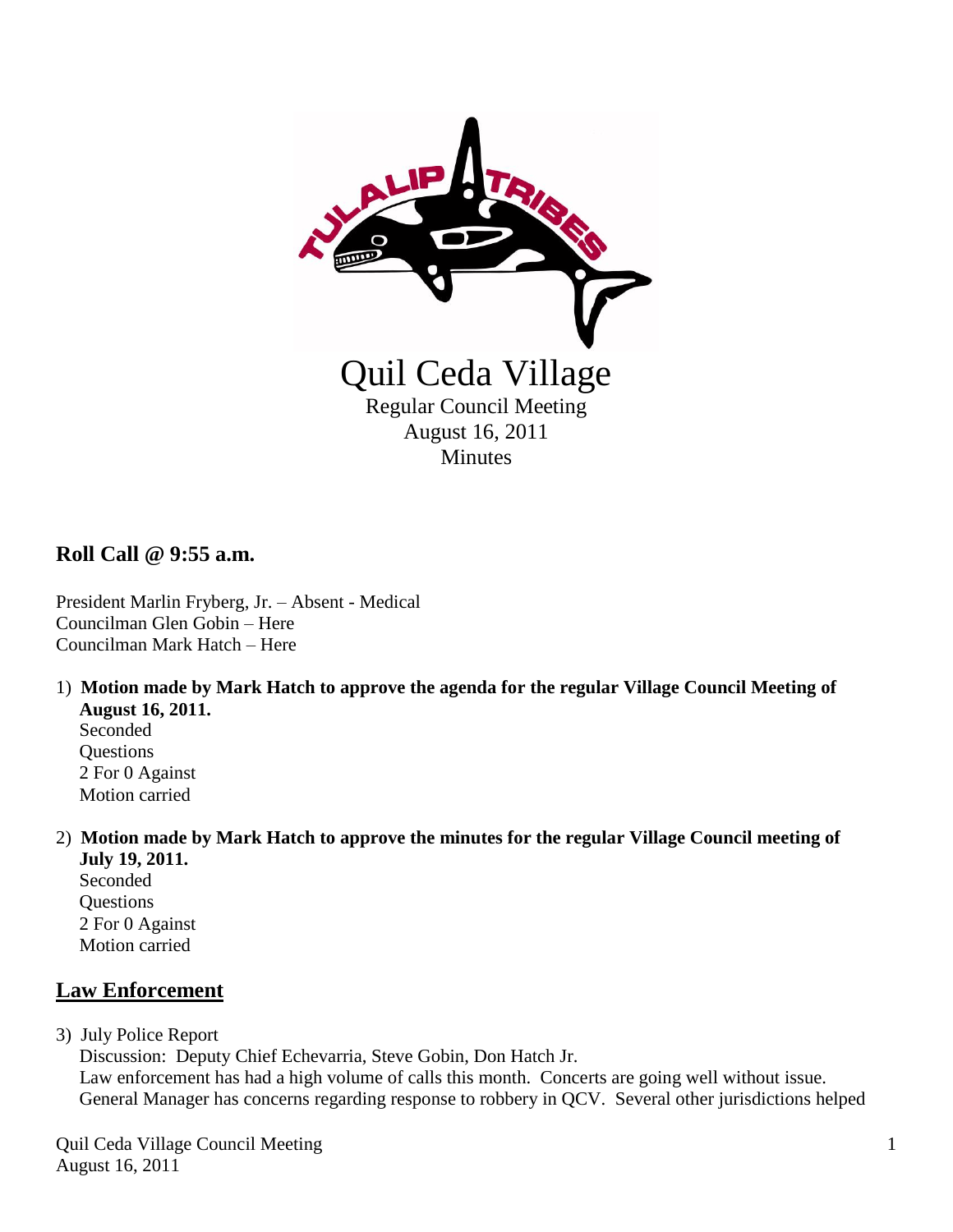with containment of the issue. This was not a routine response but was necessary due to the situation.

### **Economic Development**

- 4) Construction Project Update
	- A) Marine View Drive Fuel Station

Discussion: Nick Gobin, Dory Roanhorse, John, Eric, Glen Gobin, Steve

 On schedule for November 4, 2011 opening date for station. Weekly TERO update is done with 29% current participation and overall are at 20%. Project is progressing nicely. Coordination with Liquor Store is going well. At the very beginning the parking lot was a bit overwhelmed but that has improved once the tanks were put in. Project is working with Snohomish County on road improvements to Marine Drive. Staff will work with Public Relations department so the surrounding community is informed about the project schedule and any interruptions that may occur. It should be done on a regular basis.

- B) Cabela's Project Update Off the Record Discussion
- C) Seattle Premium Outlets

#### **Tulalip Data Services**

5) **Motion made by Mark Hatch to approve Resolution No. 2011-015 authorizing TDS Network Services to expend \$64,815.80 from their authorized 2011 budget to purchase a network equipment to improve network performance.** 

Seconded

Questions: Discussion: Steve Gobin, Kevin, Mark,

This is an upgrade our servers and band width. The servers are more than three years old. This is a high density 10 GB switch. Funds are available in the Maintenance and Hardware budget. The cost to replace is \$30,000. This would allow us to upgrade the servers. This is a 10 gig device. How long with this last? This will support 100 gigs and last five years or longer. This is only one device, we currently use two devices. We are currently designing a juniper which will increase the band with. Staff is not asking for money, but to simply move monies within the existing budget

 2 For 0 Against Motion carried

#### **GM Contracts under \$50K**

6) TDS - TechOne Services (Renewal) Pages 18-22

7) TDS - Quintrex Data Systems Corporation

#### **Budgets**

Quil Ceda Village Council Meeting August 16, 2011